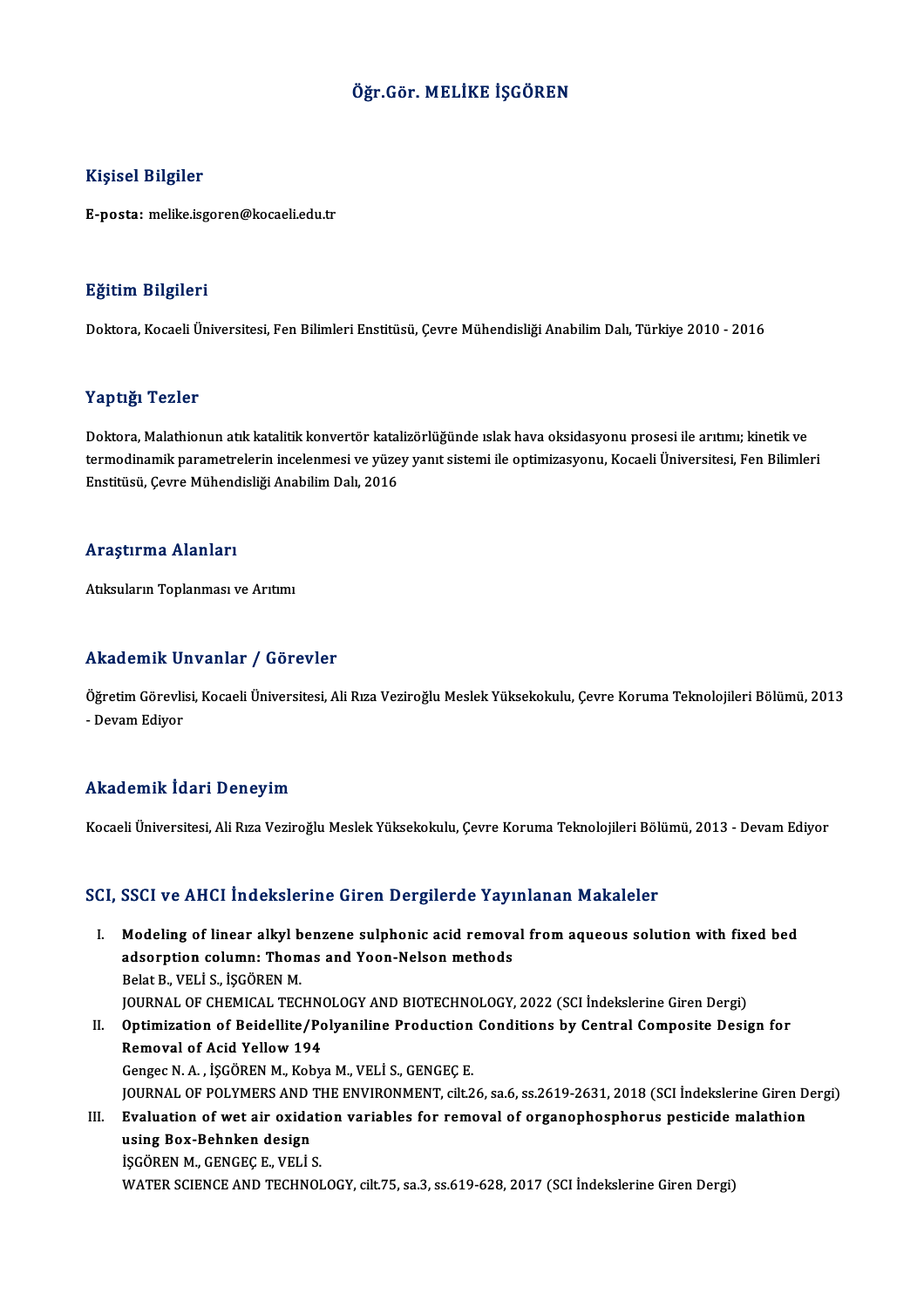### Diğer Dergilerde Yayınlanan Makaleler

Iger Dergilerde Yayınlanan Makaleler<br>I. Experimental design approach to COD and color removal of landfill leachate by the electrooxidation<br>RECOSS r Dergr<br>Experim<br>Process<br><sup>Voli S</sup> Ar

process<br>Veli S., Arslan A., İşgören M., Bingöl D., Demiral D.

Environmental Challenges, cilt.5, sa.100369, ss.1-8, 2021 (Diğer Kurumların Hakemli Dergileri)

## Veli S., Arslan A., İşgören M., Bingöl D., Demiral D.<br>Environmental Challenges, cilt.5, sa.100369, ss.1-8, 2021 (Diğer Kurumların Hakemli Dergileri)<br>II. Determination of Optimum Conditions in Treatment of Carbofos by Wet A Environmental C<br>Determination<br>Pd/AC catalyst<br>Abanova 7, iscõ Determination of Optimum Conditions<br>Pd/AC catalyst<br>Abanova Z., İŞGÖREN M., GENGEÇ E., VELİ S.<br>JOUPNAL OF POLYTECHNIC POLITEKNIK DE

Pd/AC catalyst<br>Abanova Z., İŞGÖREN M., GENGEÇ E., VELİ S.<br>JOURNAL OF POLYTECHNIC-POLITEKNIK DERGISI, cilt.19, sa.1, ss.61-66, 2016 (ESCI İndekslerine Giren Dergi) Abanova Z., İŞGÖREN M., GENGEÇ E., VELİ S.<br>JOURNAL OF POLYTECHNIC-POLITEKNIK DERGISI, cilt.19, sa.1, ss.61-66, 2016 (ESCI İndekslerine Giren Dergi)<br>Dalizlarıncai

**JOURNAL OF P<br>Pd/AC Katali<br>Belirlenmesi**<br>ARANOVA 7 İ Pd/AC Katalizörü Eşliğinde Karbofos'un<br>Belirlenmesi<br>ABANOVA Z., İŞGÖREN M., GENGEÇ E., VELİ S.<br>Politelmik Dergisi silt 19. sa 1. sa 61.66.2016 Belirlenmesi<br>ABANOVA Z., İŞGÖREN M., GENGEÇ E., VELİ S.<br>Politeknik Dergisi, cilt.19, sa.1, ss.61-66, 2016 (Diğer Kurumların Hakemli Dergileri)<br>Pd. AC Katalirörü, Feliğinde Karbefes un Jalak Have Oksiadesyonu, ile Arıtın

ABANOVA Z., İŞGÖREN M., GENGEÇ E., VELİ S.<br>Politeknik Dergisi, cilt.19, sa.1, ss.61-66, 2016 (Diğer Kurumların Hakemli Dergileri)<br>IV. Pd AC Katalizörü Eşliğinde Karbofos un Islak Hava Oksiadasyonu ile Arıtımında Optimu Politeknik Der:<br>**Pd AC Kataliz<br>Belirlenmesi**<br>ARANOVA 7. İ

ABANOVA Z., İŞGÖREN M., GENGEÇ E., VELİ S.

Politeknik Dergisi, cilt.19, ss.61-66, 2016 (Diğer Kurumların Hakemli Dergileri)

### Hakemli Kongre / Sempozyum Bildiri Kitaplarında Yer Alan Yayınlar

I. Sonochemical Oxidation Of Linear Alkyl Benzene Sulfonic Acid In Aqueous Solution ARSLAN A., İŞGÖREN M. Sonochemical Oxidation Of Linear Alkyl Benzene Sulfonic Acid In Aqueous Solution<br>ARSLAN A., İŞGÖREN M.<br>7th International Mardin Artuklu Scientific Researches Conference, Mardin, Türkiye, 10 Aralık 2021<br>Madeling of the Adso

II. Modeling of the Adsorption Process of Industrial Laundry Wastewaters with the Sunflower Seeds-<br>Pyrrole-FeCl3 Composite Tth International Mardin Art<br>Modeling of the Adsorptic<br>Pyrrole-FeCl3 Composite<br>VELLS RECOPEN M APSLAN Modeling of the Adsorption Process of Industrial Laundry Wastewaters with the Sunflower S<br>Pyrrole-FeCl3 Composite<br>VELİ S., İŞGÖREN M., ARSLAN A., TOPKAYA E., GÜLÜMSER Ç., KURTKULAK H., BELAT B., ZEYBEK Ş., ZOR S.,<br>PİMOCLO

Pyrrole-Fet<br>VELİ S., İŞGÖ<br>DİMOGLO A.<br>2nd Internat VELİ S., İŞGÖREN M., ARSLAN A., TOPKAYA E., GÜLÜMSER Ç., KURTKULAK H., BELAT B., ZEYBEK Ş., ZOR S.,<br>DİMOGLO A.<br>2nd International Conferences on Science and Technology (ICONST'xx19), Prizren, Sırbistan Ve Karadağ, 26 - 30<br>A

DİMOGLO A.<br>2nd International Conferer<br>Ağustos 2019, ss.181-190<br>Synthosis of Wasto Shel 2nd International Conferences on Science and Technology (ICONST'xx19), Prizren, Sırbistan Ve Karadağ, 26<br>Ağustos 2019, ss.181-190<br>III. Synthesis of Waste Shells/Pyrrole-FeCl3 Composite and Application in Treatment of Indus

# Ağustos 2019, ss.181-190<br>Synthesis of Waste Shells/Pyrrole-FeCl3 Composite and Application in Treatment of Industrial<br>Laundry Wastewater

VELİ S.,ARSLANA., İŞGÖRENM.,TOPKAYAE.,GÜLÜMSERÇ.,KURTKULAKH.,ZEYBEKŞ.,ZORS.,DİMOGLOA. Laundry Wastewater<br>VELİ S., ARSLAN A., İŞGÖREN M., TOPKAYA E., GÜLÜMSER Ç., KURTKULAK H., ZEYBEK Ş., ZOR S., DİMOGLO A.<br>International Congress on Engineering and Architecture (ENAR-2018), Antalya, Türkiye, 14 - 16 Kasım 20 **VELI S., ARS<br>International**<br>ss.833-842<br>Evaluation International Congress on Engineering and Architecture (ENAR-2018), Antalya, Türkiye, 14 - 16 Kasım 2018, cilt.1, ss.833-842<br>IV. Evaluation of Reaction Variables in the Adsorption Process of Industrial Laundry Wastewaters

ss.833-842<br>IV. Evaluation of Reaction Variables in the Adsorption Process of Industrial Laundry Wastewaters with<br>the Rice Husk Shell-PAn(K2S2O8) Composite by Response Surface Methodology Evaluation of Reaction Variables in the Adsorption Process of Industrial Laundry Wastewaters<br>the Rice Husk Shell-PAn(K2S2O8) Composite by Response Surface Methodology<br>VELİ S., ARSLAN A., İŞGÖREN M., TOPKAYA E., GÜLÜMSER Ç. the Rice Husk Shell-PAn(K2S2O8) Composite by Response Surface Methodology<br>VELİ S., ARSLAN A., İŞGÖREN M., TOPKAYA E., GÜLÜMSER Ç., KURTKULAK H., ZEYBEK Ş., ZOR S., DİMOGLO A.<br>International Congress on Engineering and Archi VELI S., ARS<br>Internation<br>ss.862-873<br>Camaarha International Congress on Engineering and Architecture (ENAR-2018), Antalya, Türkiye, 14 - 16 Kasım 20<br>ss.862-873<br>V. Camaşırhane atıksularının elektroperokson yöntemi ile arıtımında çalışma parametrelerinin<br>helirlenmesi

## ss.862-873<br>Çamaşırhane<br>belirlenmesi<br>iscöpen M. D Çamaşırhane atıksı<br>belirlenmesi<br>İŞGÖREN M., DİNÇ Ö.<br>ENAR 2019-14-16 I belirlenmesi<br>İŞGÖREN M., DİNÇ Ö.<br>ENAR-2018, 14 - 16 Kasım 2018<br>Synthesis of Wasta Shalls (Byı

işgören M., DİNÇ Ö.<br>ENAR-2018, 14 - 16 Kasım 2018<br>VI. Synthesis of Waste Shells/Pyrrole-FeCl3 Composites and Application in Treatment of Industrial<br>Laundry Wastewater ENAR-2018, 14 - 16 Kas<br>Synthesis of Waste Sh<br>Laundry Wastewater<br>VELLS ABSLANA ASCÉ Synthesis of Waste Shells/Pyrrole-FeCl3 Composites and Application in Treatment of Indu:<br>Laundry Wastewater<br>VELİ S., ARSLAN A., İŞGÖREN M., TOPKAYA E., Gülümser Ç., Kurtkulak H., Zeybek Ş., ZOR S., DİMOGLO A.<br>Congress on E

Laundry Wastewater<br>VELİ S., ARSLAN A., İŞGÖREN M., TOPKAYA E., Gülümser Ç., Kurtkulak H., Zeybek Ş., ZOR S., DİMOGLO A.<br>Congress on Engineering and Architecture (ENAR-2018), Alanya, Türkiye, 14 - 16 Kasım 2018, ss.804-813<br> VELİ S., ARSLAN A., İŞGÖREN M., TOPKAYA E., Gülümser Ç., Kurtkulak H.<br>Congress on Engineering and Architecture (ENAR-2018), Alanya, Türki<br>VII. Mobility Of Atrazine İn Agricultural Soil From Sakarya, Turkey<br>ISCÖREN M. ASLAN

Congress on Engineering and Architecture (E<br><mark>Mobility Of Atrazine İn Agricultural Soil</mark><br>İŞGÖREN M., ASLAN KILAVUZ S., AKYOL N. H.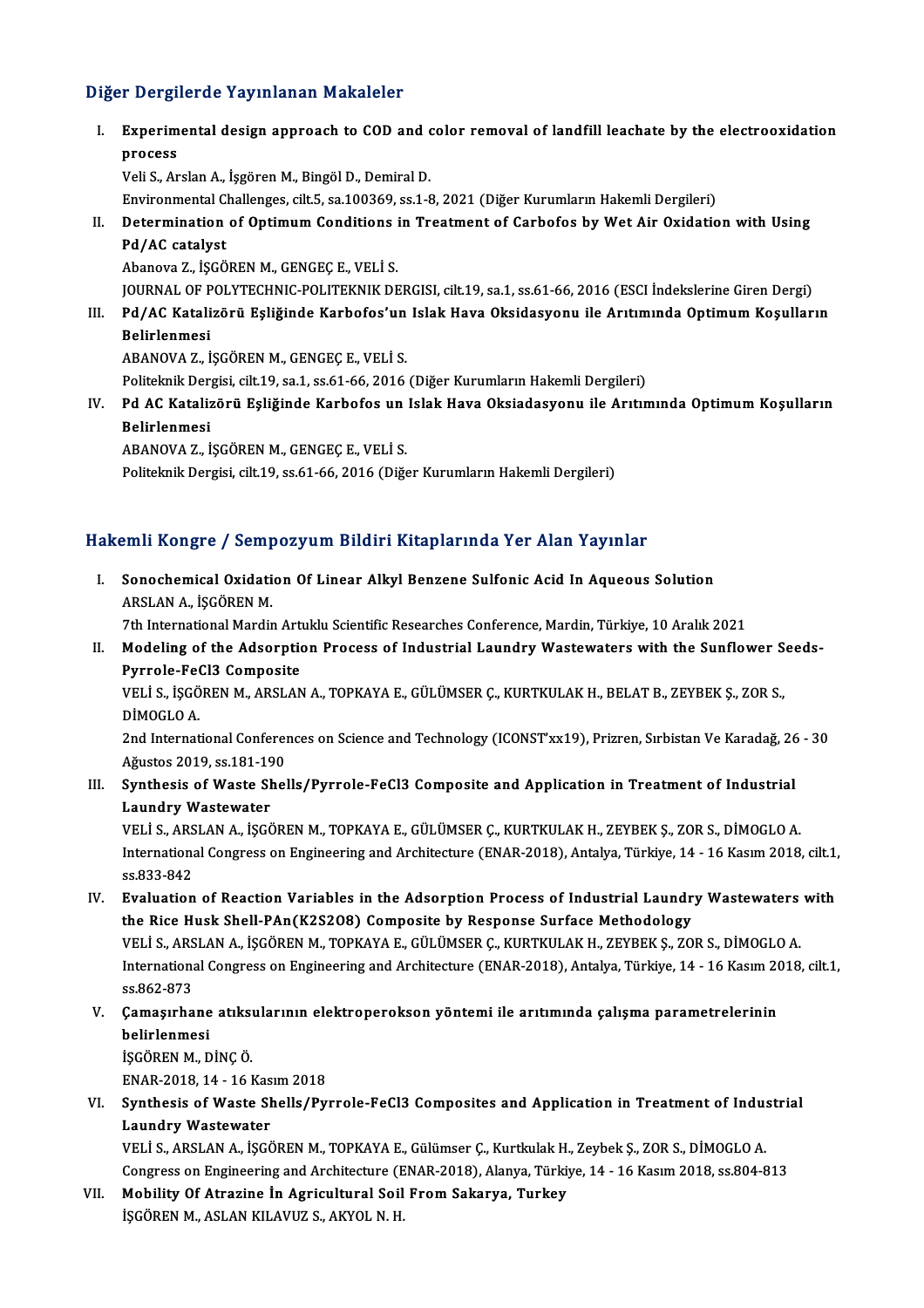- 3. International Conference On Civil And Environmental Engineering, 24 27 Nisan 2018<br>Economia Evaluation of Peastivation of Waste Automobile Catalytic Conventors 3. International Conference On Civil And Environmental Engineering, 24 - 27 Nisan 2018<br>VIII. Economic Evaluation of Reactivation of Waste Automobile Catalytic Converters with the Aim of 3. International Conference On Civil And<br>Economic Evaluation of Reactivatio<br>Reuse in Water Treatment Process<br>iscôpen M. VELLS Economic Evaluati<br>Reuse in Water Tr<br>İŞGÖREN M., VELİ S.<br><sup>2nd International Co</sub></sup> Reuse in Water Treatment Process<br>İŞGÖREN M., VELİ S.<br>3rd International Conference on Civil and Environmental Engineering (ICOCEE-2018), İzmir, Türkiye, 24 - 27 Nisan **İŞGÖREN M., VELİ S**<br>3rd International C<br>2018, cilt.2, ss.341<br>AN ASSESSMENT 3rd International Conference on Civil and Environmental Engineering (ICOCEE-2018), İzmir, Türkiy<br>2018, cilt.2, ss.341<br>IX. AN ASSESSMENT ON EFFECTS OF USING RENEWABLE ENERGY RESOURCES IN TURKEY<br>ISCOPEN M. EKER A 2018, cilt.2, ss.341<br>AN ASSESSMENT O<br>İŞGÖREN M., EKER A. 3. AN ASSESSMENT ON EFFECTS OF USING RENEWABLE ENERGY RESOURCES<br>ISGÖREN M., EKER A.<br>3rd International Conference on Applied Economics and Finance, 6 - 07 Aralık 2017<br>Color Bemovel Erom Landfill Leeched with the Electro Ovi SCOREN M., EKER A.<br>3rd International Conference on Applied Economics and Finance, 6 - 07 Aralık 2017<br>X. Color Removal From Landfill Leached with the Electro Oxidation Process<br>VELLS ARSLAN A. SCOREN M. DEMIRAL D. 3rd International Conference on Applied Econ<br>Color Removal From Landfill Leached w<br>VELİ S., ARSLAN A., İŞGÖREN M., DEMİRAL D.<br>2PD International Turkis World Conference o 3RD International Turkic World Conference on Chemical Science and Technologies, Baku, Azerbaycan, 10 - 13<br>Eylül 2017 VELİ S., ARSLAN A., İŞGÖREN M., DEMİRAL D. 3RD International Turkic World Conference on Chemical Science and Technologies, Baku, Azerbaycan, 10 - 13<br>Eylül 2017<br>XI. Synthesis and usage of PANI/ZnO,PANI/TiO2, PANI/(TiO2ZnO) olymer Composites for the treatment<br>of west Eylül 2017<br>Synthesis and usage of PANI/ZnO,PANI/TiO2,<br>of wastewaters having high organic pollution<br>ZOP S, VELLS, ISCOPEN M, APSLAN A, OZTUPK E Synthesis and usage of PANI/ZnO,PANI/TiO2, PANI/(TiO2)<br>of wastewaters having high organic pollution<br>ZOR S., VELİ S., İSGOREN M., ARSLAN A., OZTURK F., KAYMAKCI B.<br>The International Conference on Civil and Environmental Eng of wastewaters having high organic pollution<br>ZOR S., VELİ S., İSGOREN M., ARSLAN A., OZTURK F., KAYMAKCI B.<br>The International Conference on Civil and Environmental Engineering, 8 - 10 Mayıs 2017, ss.576-583<br>Annligability o ZOR S., VELI S., ISGOREN M., ARSLAN A., OZTURK F., KAYMAKCI B.<br>The International Conference on Civil and Environmental Engineering, 8 - 10 Mayıs 2017, ss.576-583<br>XII. Applicability of Metal Oxide Supported Polymeric Cataly The International Conference on Civil and Environ<br>Applicability of Metal Oxide Supported Poly<br>VELİ S., İŞGÖREN M., ARSLAN A., GEÇİLİ A., ZOR S.<br>2ND INTERNATIONAL CONFERENCE ON CIVIL AN Applicability of Metal Oxide Supported Polymeric Catalysts to Catalytic Wet Air Oxidation<br>VELİ S., İŞGÖREN M., ARSLAN A., GEÇİLİ A., ZOR S.<br>2ND INTERNATIONAL CONFERENCE ON CIVIL AND ENVIRONMENTAL ENGINEERING, Nevşehir, Tür VELI S., IŞGÖ<br>2ND INTERN<br>Mayıs 2017<br>Sunthosis a 2ND INTERNATIONAL CONFERENCE ON CIVIL AND ENVIRONMENTAL ENGINEERING, Nevşehir, Türkiye,<br>Mayıs 2017<br>XIII. Synthesis and Usage of PANI/ZnO, PANI/TiO2, PANI/(TiO2ZnO) Polymer Composites for the<br>Treatment of Westewaters Having Mayıs 2017<br>Synthesis and Usage of PANI/ZnO, PANI/TiO2, PANI/(TiO2ZnO) Polymer Composites for the<br>Treatment of Wastewaters Having High Organic Pollution Synthesis and Usage of PANI/ZnO, PANI/TiO2, PANI/(TiO2<br>Treatment of Wastewaters Having High Organic Pollution<br>ZOR S., VELİ S., İŞGÖREN M., ARSLAN A., ÖZTÜRK F., KAYMAKÇI B.<br>2nd International Conference on Civil and Environ 2nd International Conference on Civil and Environmental Engineering (ICOCEE-2017), Nevşehir, Türkiye, 8 - 10<br>Mayıs 2017, cilt.1, ss.576-585 ZOR S., VELİ S., İŞGÖREN M., A.<br>2nd International Conference<br>Mayıs 2017, cilt.1, ss.576-585<br>Anlisability of Motal Ovide 2nd International Conference on Civil and Environmental Engineering (ICOCEE-2017), Nevşehir, Tür<br>Mayıs 2017, cilt.1, ss.576-585<br>XIV. Aplicability of Metal Oxide Supported Polymeric Catalysts to Catalytic Wet Air Oxidation<br> Mayıs 2017, cilt.1, ss.576-585<br>Aplicability of Metal Oxide Supported Poly<br>VELİ S., İŞGÖREN M., ARSLAN A., Geçili A., ZOR S.<br>ICOCEE 2017, 2nd International Conference on Aplicability of Metal Oxide Supported Polymeric Catalysts to Catalytic Wet Air Oxidation<br>VELİ S., İŞGÖREN M., ARSLAN A., Geçili A., ZOR S.<br>ICOCEE, 2017- 2nd International Conference on Civil and Environmental Engineering, VELİ S., İŞGÖREN M., ARSLAN A., Geçili A., ZOR S.<br>ICOCEE, 2017- 2nd International Conference on Civil and Environmental Engineering, 8 - 10 Mayıs 201<br>XV. Reactivation of Waste Automobile Catalytic Converters for the Water ICOCEE, 2017- 2nd International C<br>Reactivation of Waste Automo<br>ISGÖREN M., VELI S., ABANOVA Z.<br><sup>2nd International Conference on E</sup> Reactivation of Waste Automobile Catalytic Converters for the Water Treatment Purposes<br>İŞGÖREN M., VELİ S., ABANOVA Z.<br>3rd International Conference on Recycling and Reuse, İstanbul, Türkiye, 28 - 30 Eylül 2016, ss.130-135<br> iŞGÖREN M., VELİ S., ABANOVA Z.<br>3rd International Conference on Recycling and Reuse, İstanbul, Türkiye, 28 - 30 Eylül 2016, ss.130-135<br>XVI. An Investigation of Malathion Treatability by O3 and O3 UV Process from Aqueou 3rd International Conference on Recycling an<br>An Investigation of Malathion Treatabili<br>İŞGÖREN M., ARSLAN A., TOPKAYA E., VELİ S.<br>International Science and Technology Confor An Investigation of Malathion Treatability by 03 and 03 UV Proc<br>ISGÖREN M., ARSLAN A., TOPKAYA E., VELI S.<br>International Science and Technology Conference, 13 - 15 Temmuz 2016<br>An Investigation of Malathion Treatability by iŞGÖREN M., ARSLAN A., TOPKAYA E., VELI S.<br>International Science and Technology Conference, 13 - 15 Temmuz 2016<br>XVII. An Investigation of Malathion Treatability by O3 and O3 UV Processes from Aqueous Solutions<br>IŞGÖREN M., International Science and Technology Conference, 13 - 15 Temmuz 2016 An Investigation of Malathion Treatability by 03 and 03 UV Processes from Aque<br>IŞGÖREN M., ARSLAN A., TOPKAYA E., VELI S.<br>International Science and Technology Conference, Viyana, Avusturya, 13 - 15 Temmuz 2016<br>Pemeual of O XVIII. Removal of Organophosphorous Pesticide from Water with Fenton and Photo Fenton Reaction<br>iSGÖREN M., GENGEC E., VELI S., ABANOVA J. International Science and Technology Conferned and Science and Technology Conferned September 2013<br>ISGÖREN M., GENGEÇE., VELI S., ABANOVA J.<br>2nd International Conference on Besuring an Removal of Organophosphorous Pesticide from Water with Fenton<br>İŞGÖREN M., GENGEÇ E., VELİ S., ABANOVA J.<br>3rd International Conference on Recycling and Reuse, 28 - 30 Ağustos 2016<br>Evaluation of non gatalytis vet air ovidati işgören M., Gengeç E., Veli S., ABANOVA J.<br>3rd International Conference on Recycling and Reuse, 28 - 30 Ağustos 2016<br>XIX. Evaluation of non catalytic wet air oxidation variables for removal of orgonophosphrous pesticid 3rd International Conference on R<br>**Evaluation of non catalytic we<br>malathion using Box Behnken**<br>CENCECE iSCOPEN M. KOPYA M Evaluation of non catalytic wet air oxi<br>malathion using Box Behnken<br>GENGEÇ E., İŞGÖREN M., KOBYA M., VELİ S.<br>International Conference on Civil and Envir malathion using Box Behnken<br>GENGEÇ E., İŞGÖREN M., KOBYA M., VELİ S.<br>International Conference on Civil and Environmental Engineering, Cappadocia, Türkiye, 20 - 23 Mayıs 2015 XX. EVALUTION OF NON CATALYTIC WET AIR OXIDATION VARIABLES FOR REMOVAL International Conference on Civil and Environmental Engineering, Cappadocia, Tü<br>EVALUTION OF NON CATALYTIC WET AIR OXIDATION VARIABLES FOR R<br>OFORGONOPHOSPHROUS PESTICIDE MALATHION USING BOX BEHNKEN<br>ISCÖREN M. CENCEC E. VEL EVALUTION OF NON CATALY<br>OFORGONOPHOSPHROUS PE:<br>İŞGÖREN M., GENGEÇ E., VELİ S.<br>The International Conforence or İŞGÖREN M., GENGEÇ E., VELİ S.<br>The International Conference on Civil and Environmental Engineering (ICOCEE - Cappadocia 2015)., Nevşehir, Türkiye,20 -23Mayıs2015
	- XXI. Optimization by Central Composite Design of a New Adsorbent Beidellite Polyaniline Production For